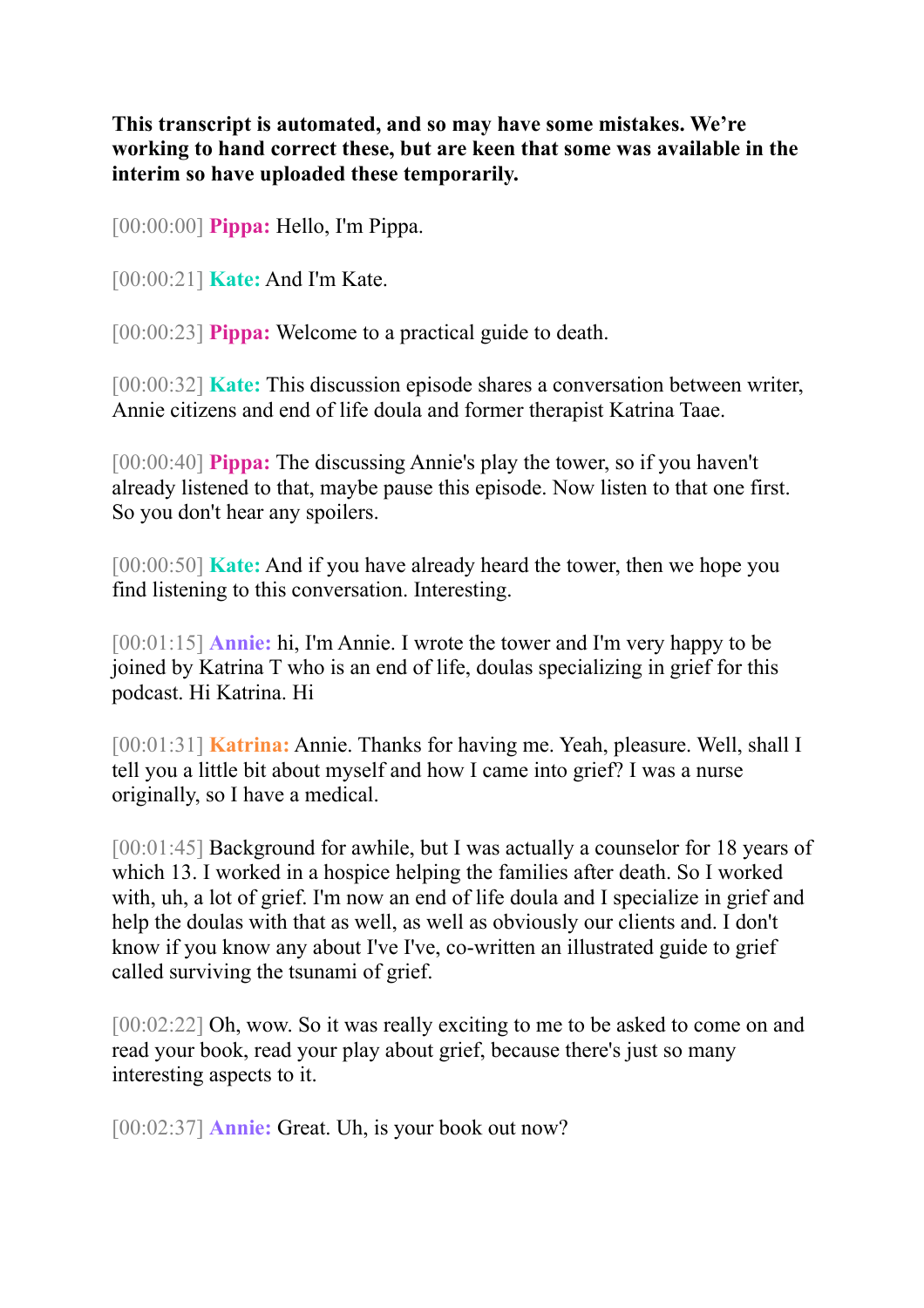[00:02:40] **Katrina:** It is. Yes. It's been out for about a year and a half. And, um, we sell, yeah, we were doing well with it. It's, um, it's very different sort of book, cause it's not a written, but as in chapters, it's about it's set against the metaphor.

[00:02:57] Of a tsunami, the different phases of that and illustrated beautifully so that even if people even just look at the pictures, they would understand the journey of grief, but it's, we've used all the words and the sort of things that people have said to us and the experiences they've had within grief as little soundbites suits.

[00:03:21] Dip in and dip out of sorts of book on any given day. And I think that's helpful for people who are grieving. Probably, probably not. She wouldn't be

[00:03:34] **Annie:** ready for it.

[00:03:36] **Katrina:** Exactly. That's what I was thinking. Yes, she was. She, she wouldn't relate to it. I don't think. Yeah. Well, she's a

[00:03:44] **Annie:** survivor. Isn't it? And she's created a structure of control and avoidance and compartmentalization around herself in order to make sense of things and survive things.

[00:03:59] And she's already doing

[00:04:01] **Katrina:** that

[00:04:02] **Annie:** before her mom dies. So her mum was an alcoholic. And so she has been brought up around chaos and, you know, very. A lot of loss of control, a lot of anxiety, a lot of fear and a lot of abandonment. And so she's created this identity for herself that involves yeah, a very high level of control and a very high level of not going there.

[00:04:36] But when Mary died, And would the events, I don't know if people have already listened to the play when they, I think they have, so we're married, dies, and when she finds out how she dies, um, and then when the subsequent strange events start to take place, it's a real challenge to the structure of the world that she's created.

[00:05:04] Uh, maybe you could say. Maybe her mom is, you know, it depends on your belief system and this isn't how I wrote it, but I kind of wanted it to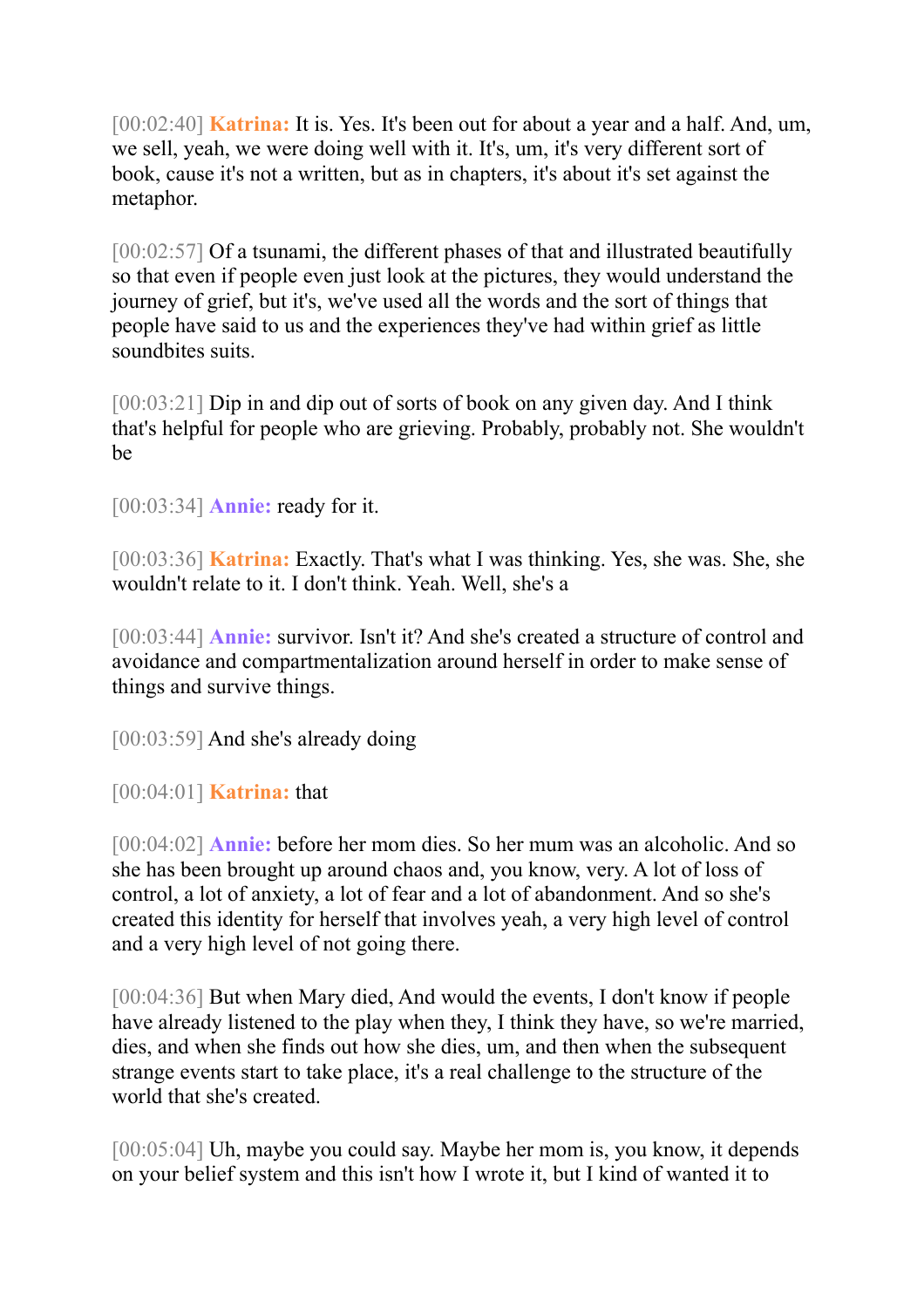work on this level. Maybe Mary is doing a final, good thing for Shauna and kind of challenging her to rethink her belief system.

[00:05:29] **Katrina:** I quite liked that because. You know, we could put, we can project our own take onto it.

[00:05:36] Can't we as the listener. That's what I did when I listened. I thought Mary felt

[00:05:47] well. I was the word that was going to come to mind was evil. I don't think obviously she's not an evil woman, but I didn't feel she was very kind to show her. You didn't

[00:05:59] **Annie:** feel her intentions? No visitation were kind.

[00:06:03] **Katrina:** No, I didn't. I mean, I wonder, you know, gosh, we don't know why somebody might visit a daughter, but if we were just to sort of step out of the reality of it all, you know, I'm imagining that Mary felt a lot of guilt about being an alcoholic.

[00:06:24] Yeah. At some level. And of course, Shauna, like you were saying, she's really had to build up her safety, that tower she's had to build all her boundaries. And I bet if I asked her in a therapy session, which I doubt very much, she probably come to anyway at the moment where she is at the moment. And we were talking about that and he, but yeah, I think you'd find a very, very defended.

[00:06:57] She's keeping her grief away. She's keeping her mother away. She's keeping her, her life in order to feel safe. Exactly. So that's really, as she says about herself, avoidant personality, somebody who doesn't want to feel her feelings. Um, and of course that's really difficult for her because I think the science and the research shows that people who are avoidant of grief, um, might actually have a longer grieving period.

[00:07:36] **Annie:** That's what it looks like Shauna's gonna have, unless she takes the offer that's made to her at the

[00:07:45] **Katrina:** end. Yeah. What do you think about, uh, we, we w we were just weren't. We, we were just quickly chatting before this podcast to say what would happen at the end of this play? Yeah.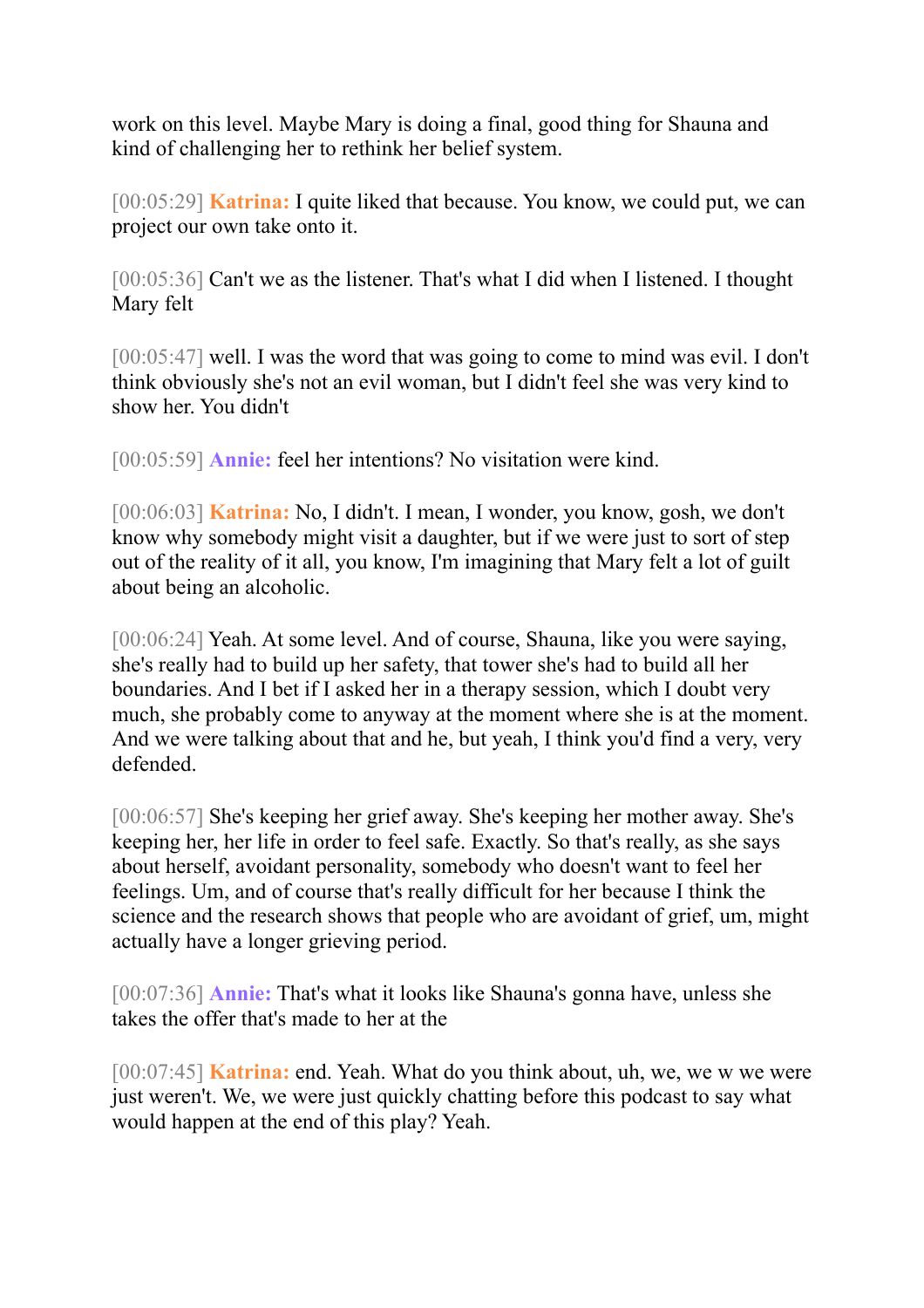[00:08:00] **Annie:** I mean, I don't want to say too much in case I managed to write a chapter two, but what we were talking about was that probably the shorter that we know at the moment.

[00:08:13] Would probably triple down as a result of that visitation and not embrace her feelings, her shadow her unconscious life, everything below the rational, everything below language, she probably wouldn't. She probably doubled down into the world of ego control, more science, more rules, more boundaries, more co more compartments.

[00:08:41] Until it didn't work anymore. Yeah. And th the thing is Sean has got a hell of a lot of willpower because she has taken herself from a highly dysfunctional, you know, kind of, not even working class kind of criminal underclass is the unfortunate demographic that is used for her background. She's taken herself from that to a research scientist in Cambridge, which is just a wild ride with.

[00:09:10] You know, there's not a lot of reference points for, so she, she has willed herself into that position, which has meant she's, you know, she's stubborn, she's closed she's hyper-focused or those things have really served her. And now in her grief, they, um, they're not going to serve her. They're going to impede.

[00:09:36] Healing properly. That's that's I mean, I'm not, I'm not a scientist and I'm not a therapist, but that's the perspective from which I wrote her. If that

[00:09:48] **Katrina:** makes sense. Yeah, it does. And I, I think the really difficult and sad thing about grief is that often times we don't, we don't want to be grieving. It's so difficult and the feelings are so intense.

[00:10:07] And if we can find ways to emotionally regulate that, then we're going to be very drawn to those. And, um, afterwards I was thinking about, um, the model of grief from strobe and shoot, where if you, for example, had a child. Who died. The father might be showing a lot of restorative grief and that sort of going back to work and, and getting on with things and being quite practical, routines, routines, very important routines.

[00:10:47] And the mother might be a much more emotional and they might not be meeting each other in their understanding. What people who are grieving really need is something that Shauna doesn't have actually is. Then they need both to feel the pain of the law. To work through it in time. No set time. There is, I don't believe there's set times for these things, but they also do need some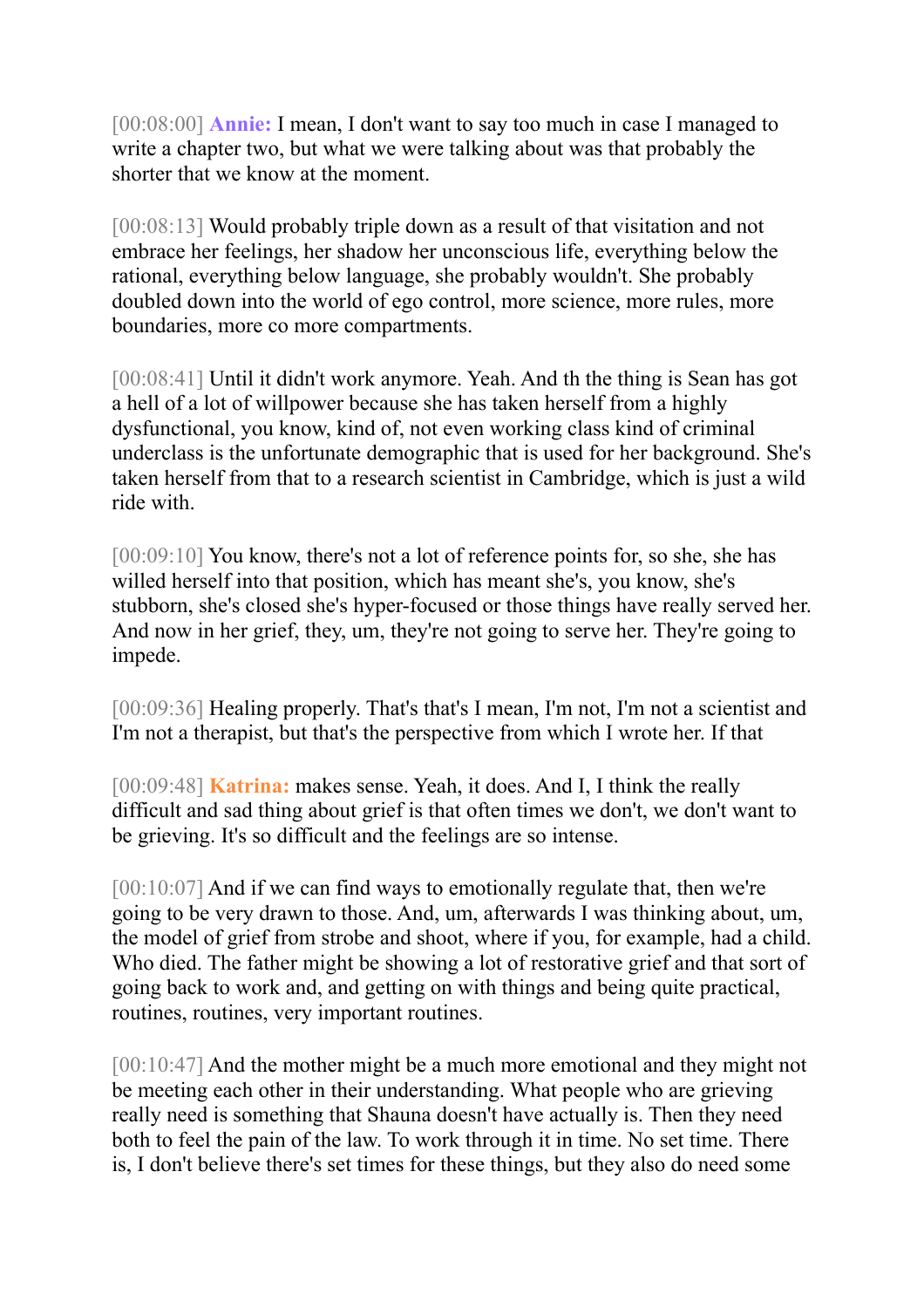chance to be in normal life and use those restorative skills so that you can go to the supermarket and buy the food you need.

[00:11:30] Or you can go to work. Without breaking down all day in the toilets or feeling that you can't be there. And I think what's happened to Shawna because of her avoidant personality is she's all in. The restorative part. Yeah. And that that's, that's tough for her, although she doesn't realize it. You know, I feel a lot of empathy for her because she doesn't realize what's happening.

[00:12:03] We, we were saying when we, that she's very unconscious to her process. She's in her normal life. It feels normal. And the grief, hasn't the depth of that traumatic day thing. Heart's so traumatic by that 1 0 6 bus. Yeah. Army.

[00:12:22] **Annie:** Yeah. Yeah, absolutely. I do do sometimes people like that, um, go into a sort of physical ill, like.

[00:12:33] I believe sometimes like the body has a wisdom or like the psyche has a wisdom to it that can sometimes help you despite yourself. And I suppose, you know, maybe she would get really physically ill so that she had to stop. Like what kind of things happen to people that can sometimes allow them, force them to stop

## [00:12:59] **Katrina:** the

[00:13:00] **Annie:** routines and fail that.

[00:13:03] **Katrina:** Well, I, I actually believe myself and I've experienced myself. That grief is about 80% physical. There's just this isn't research-based. So please don't anybody quote me on this, but it's about 80% physical and 20% emotional and mental and social. Um, experience that we have, and those sorts of physical things that happen to you are feeling incredibly tired, not sleeping.

[00:13:39] Well, I think you mentioned that didn't you in the, in the play, perhaps having irregular eating or disordered eating, maybe eating too much drinking, too much, finding physical way. To make that better be that perhaps some too much TV, drugs, or alcohol or sex, different ways that people might suit themselves.

[00:14:10] But at the end of the day, it is an experience that makes you feel very, very physically. Heavy in your heart, heavy in your stomach. Your gut can have a lot of, um, physical side effects and those sorts of things can spiral. And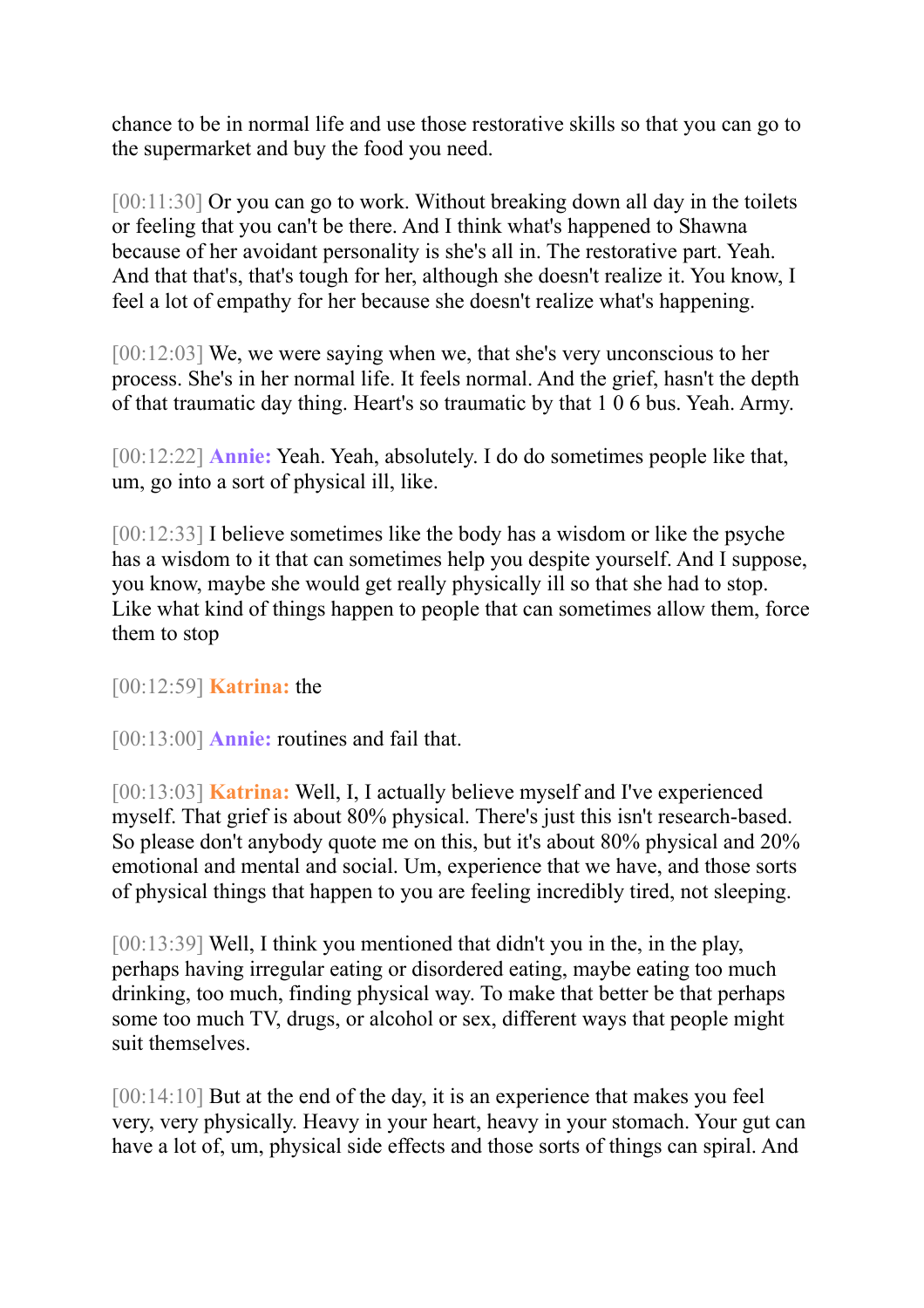it's a well-known fact that people who are grieving there, their immune system is down.

[00:14:41] So they're having a hard time. They often get, um, you know, minor illnesses, coughs, Coles, uh, flu or COVID right now, probably. Yeah. So it definitely affects you physically and that long standing stress of being the child of an adult alcoholic that stressful Annie. Yeah. Incredibly. Yeah. Yeah.

[00:15:08] **Annie:** So. Yeah. So you were saying just before we started recording that you felt that Shauna's grief was complicated grief.

[00:15:21] And, um, I was delighted to hear that because that's what I wanted to write was the study of somebody suffering from complicated grief. But, um, what made you recognize that insurance?

[00:15:41] **Katrina:** Well, I thought about way back in my, in my own life. I remember my brother died in a very traumatic mountaineering accident in 1979, God.

[00:15:55] And about, um, let me think. About 10 years after that a girlfriend, um, I was living in America at the time, rang me up and told me that her mother had done. And I listened to her and I wasn't a therapist in those days and I listened to her and that was fine. And then about three days later, she rang me back in a rage and asked me why I hadn't been in touch.

[00:16:24] Why wasn't I supporting her? Why hadn't I gone round to her house? And I honestly just didn't know what she was talking about. I had absolutely no idea what she was saying. I didn't understand. And I just gone into therapy and I was asking my therapist, you know, saying this woman rang me and she was across with me and I, I just don't get it.

[00:16:49] I mean, I spoke to her w what she talking about and we unpacked it a bit and she asked me, well, what is it in you that you don't think. You don't need to talk to her. I said, well, you know, I don't know. I don't know. But of course it was because I had totally suppressed the traumatic death of my own brother for 10 years.

[00:17:17] Oh my gosh. I, I had just gone along saying, well, it's he died that sound. My mum's really having a hard time. My dad's having a hard time. My sister's having time, but I'm okay. I'm okay.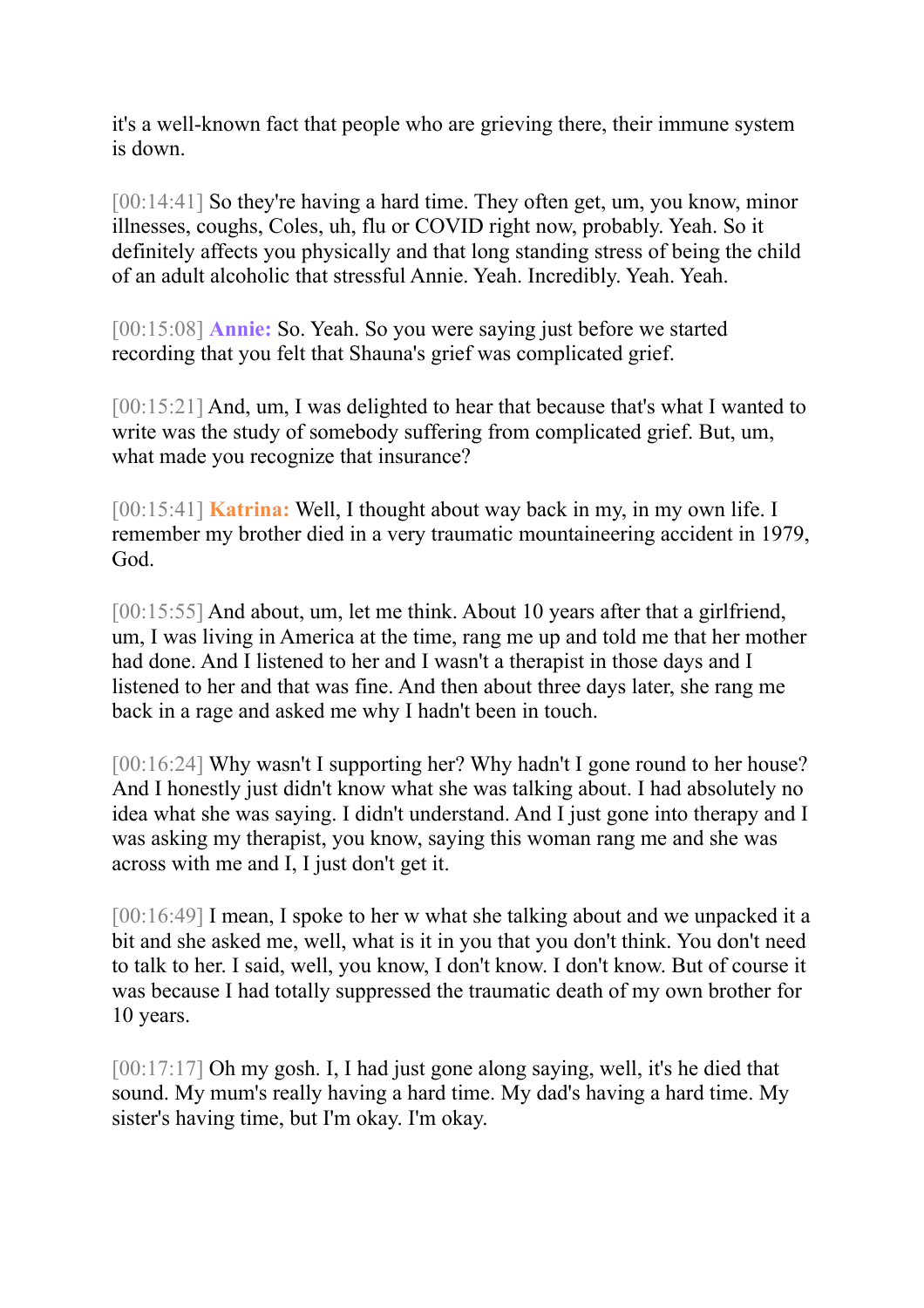[00:17:32] **Annie:** Oh, well, so that's interesting. So do you think that was, you were aware of the others having a hard time and you were trying to be okay because they weren't, because

[00:17:42] **Katrina:** someone has.

 $[00:17:44]$  I think partly that I think to see your parents on rival is very, very difficult. Can you hear my cat by the way? Is that the cat from the play

[00:17:56] **Annie:** Alisa used her cat for the play? This is my cat rush. I've got two. This is rush. It's just come to see what's going

[00:18:02] **Katrina:** on. Well, I hope she doesn't knock anything over.

[00:18:06] We might believe.

[00:18:10] **Annie:** Um, but yeah. That's incredible. So you ha you'd kind of suppressed everything for

[00:18:16] **Katrina:** 10 years. I did. And then just like Shawna, you know, actually it, that trigger of that woman saying that to me and being in therapy and working through that, and really starting to understand what a loss it was is a sort of collapse into grief.

[00:18:43] And your play leave Shauna, just at that moment, when we don't quite know what's going to happen to her, we don't know. And that, it's very interesting to me from my own experience. I re you know, we said a moment ago, didn't we, that we hope that she could have some kind of understanding about the way she was dealing with it and how she was dealing with her life.

[00:19:15] But, you know, also from the aspect, you know, I I'm the adult child of an alcoholic. My mom was an alcoholic or there was any diagnosed later in life, her behavior throughout her life. Was very irregular and it's very, these are very difficult things because you're, when I think when you're the adult child of an alcoholic, you're walking around tiptoeing on eggshells, not to upset the person because it's all very chaotic.

[00:19:53] **Annie:** That's true. That's totally true. But you are already, it was, were you in therapy for not your grief if that's not too personal, because that that's incredible that you just started. So you had the container. Yes. Cause I feel like Shauna doesn't have a container because she doesn't invite that kind of.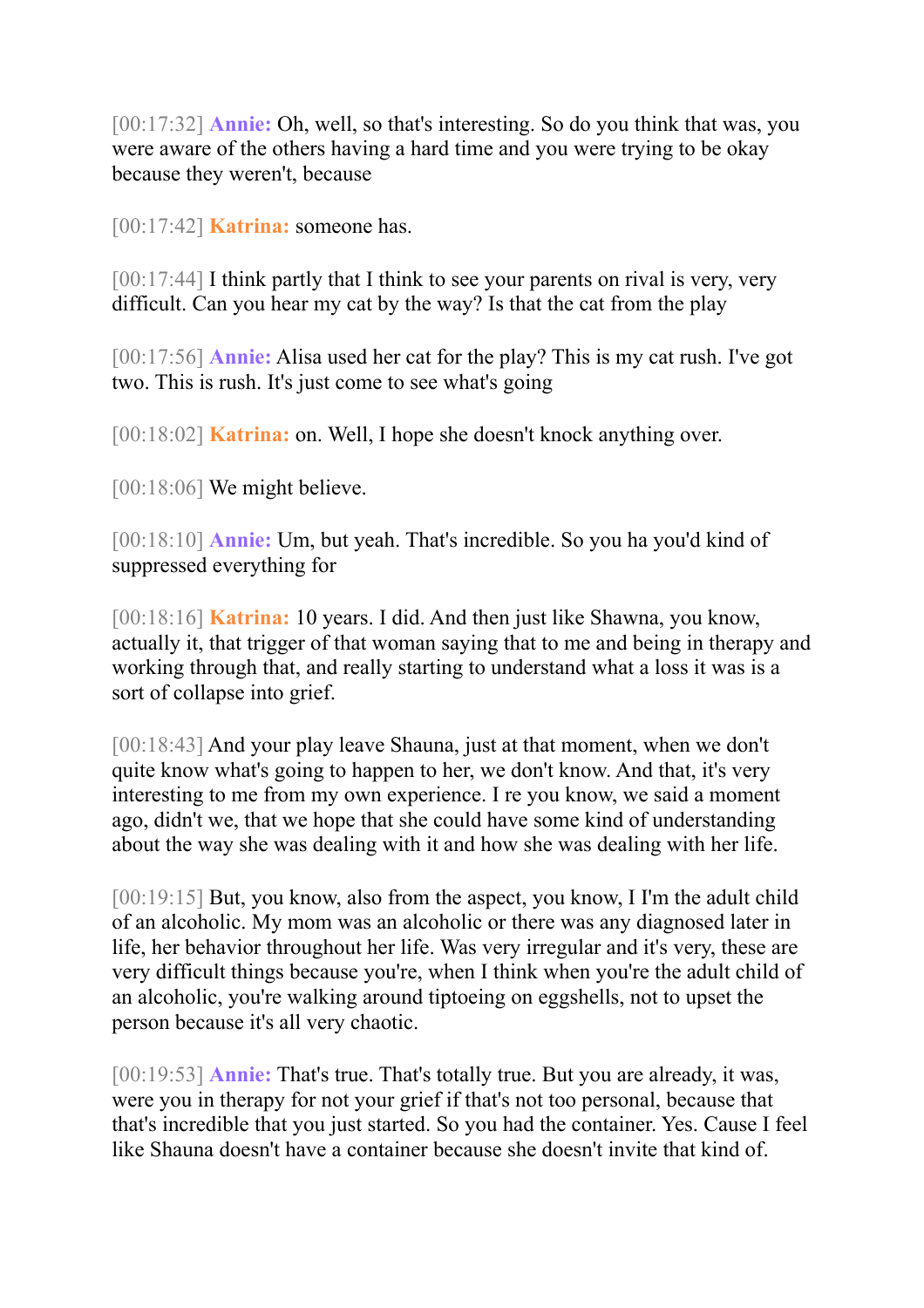[00:20:16] Well vulnerability in her relationships where she's ever going to be the one being held or the one, even the one holding actually. But she's, she doesn't invite that kind of vulnerability at all. Does

[00:20:30] **Katrina:** she? Not at all. She's completely shut down. Isn't Shani. Yeah.

[00:20:38] **Annie:** So what kind of other things about Shauna? Uh, um, Illustrative of complicated grief either in what she suffers or her reactions to it.

[00:20:53] **Katrina:** Well, I, I, I thought that her, her comments about her relationships were very interesting when they, but she, you want to say more? Yes. Yeah. I will. I was really reflecting on that idea that she went to the museum to meet her dates and she was on two dating sites.

[00:21:15] So she wanted to date. Yep. And then she sort of suss them out at the museum, which is actually I'm sure very sensible thing to do, but then she would take them back to the flat presumably for sex, but then they were just out there w there was no ongoing relationships. So she scratched her itch. So to speak, but she never engaged in a relationship.

[00:21:44] And, and that, that makes life quite lonely and quite difficult. Although I suspect for her, it's it isn't though near difficult in, in her day-to-day experience, it would probably be harder having a partner in the flat with.

[00:22:03] **Annie:** Yeah. At the moment, that would be hell on earth for her to have to deal with the messiness of day-to-day intimacy would be a nightmare.

[00:22:15] **Katrina:** Yeah. And also with respect to her grief, you know, I really wondered, and I I've certainly experienced this myself about the, the child. We then. The longing for a normal mum. Yeah. You know, when your mom dies and she's now colleague, or you have a difficult relationship with her, which even though my mum wasn't drinking at the end of her for the last, I think 10 years of her life, her behavior was very similar to how it had been when she was drinking.

[00:22:52] **Annie:** She had side drunk, what they call

[00:22:54] **Katrina:** Yeah that's right. A dry drunk.

[00:22:56] **Annie:** Can you explain to our listener what a dry drunk is in case?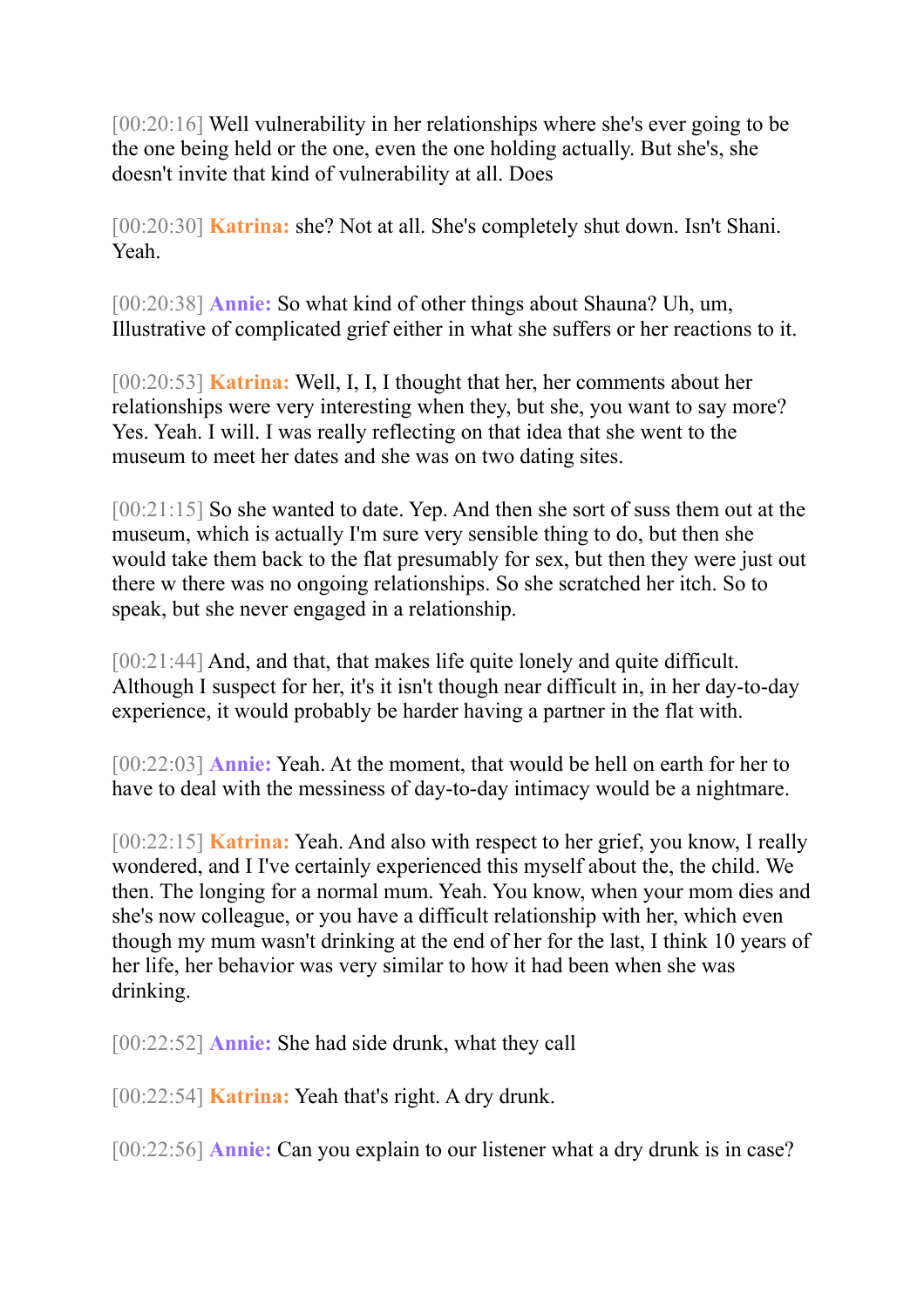[00:23:00] **Katrina:** Well, I don't know if, if I know enough to explain it scientifically, but put it this way. I think my sister and I were really excited when she went into treat. Yeah. And we thought that this was going to be the big change.

[00:23:16] And we were going to get this mum back from treatment who was going to be this warm, fuzzy, pink, and fluffy, not angry person anymore. And that just wasn't really the case and that the behaviors were all the same. Although I think in reality, she had quite a lot of mental health problems. And that complicated it.

[00:23:42] So, but, but even as an adult woman, as a therapist who understood grief so well, I recognize that I just wanted a nice mum who was a bit more mum, like, of course. And when she died, that, that wishes over. And what do you do with that, Annie? What does Shauna do with that?

[00:24:15] **Annie:** Well, what, what do you think, um, you know, the strange experiences that she has in the play, what, how do you explain them? What do you thinks going on really?

[00:24:32] **Katrina:** Well, as a therapist and as a doula, I've always just tried to meet people where they are. I have had many clients who have had experiences. Of one sort or another, be it, um, lights flashing at night and feeling that, um, it's their partner or their wife or husband. I've had people who felt that their partner has laid down very close to them on the bed at night.

[00:25:10] I've had people have visitations to the end of their bed as they were dying from their loss spouse. I, people who hear song their song all the time. White feathers doesn't matter what it is. It could, there are many, many. Manifestations of that sort, not quite as explicit as Shawna's, but who am I to say?

[00:25:41] Because I don't know. In fact, if that is the dying person trying dead person, trying to contact them, maybe it is, you know, I like to think of it as an end of life doula. I like to think of it as a huge mystery. But if I was to look at it with a more scientific brain, I think one could say that her personality is cracking in some way.

[00:26:15] There's a, there's a, it's been cleaved by what happened with the, with the glass and the jug and the, uh, coffee pot, and so forth.

[00:26:27] **Annie:** And then the song coming on the radio,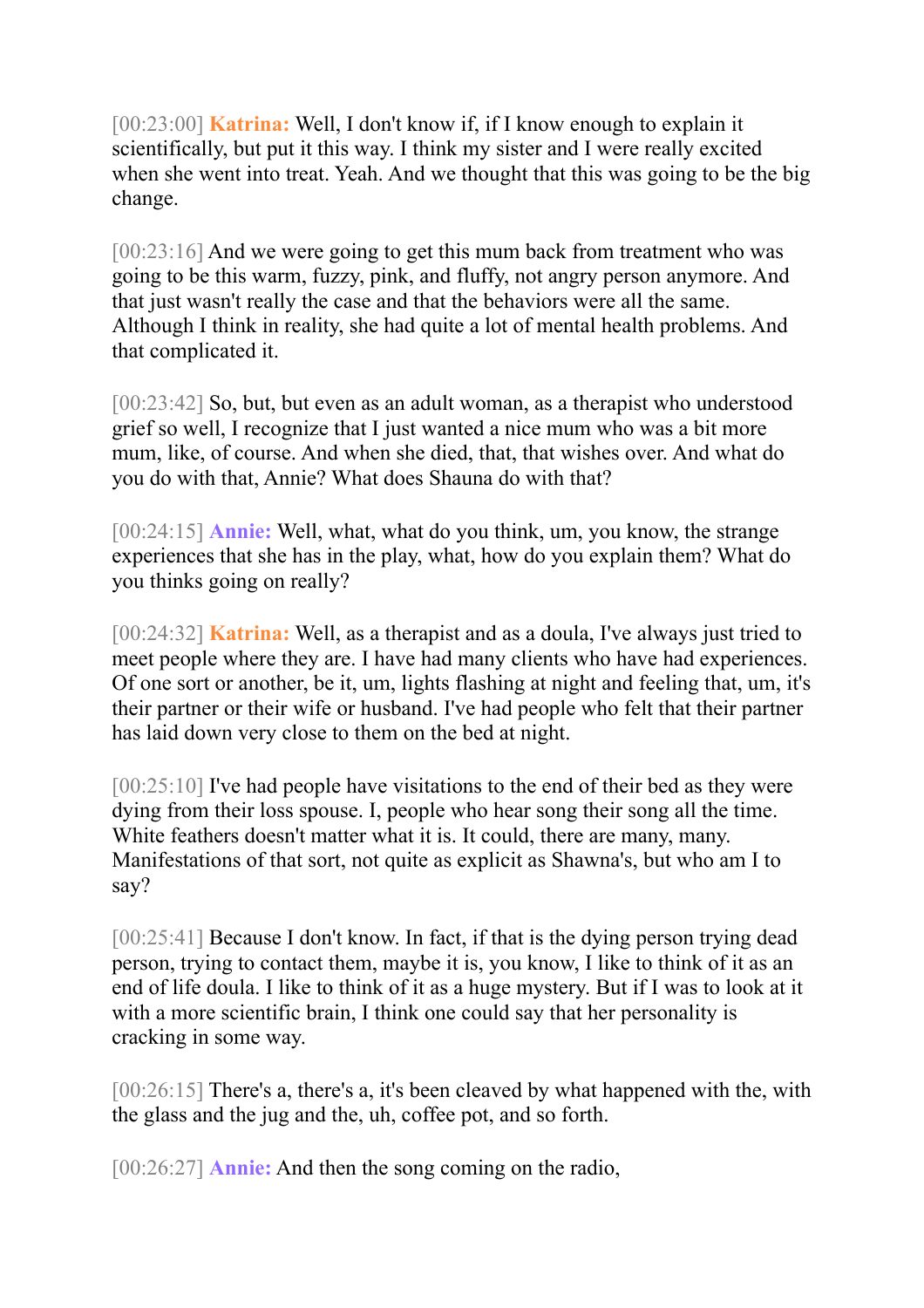[00:26:30] **Katrina:** the song and, and hearing her mother's voice. It is interesting. Cause I, I do think that we will. It's one of the great ironies, you know, I never want to hear my mother's voice again, in some ways, some parts of me and in other parts, I hear her voice all the time.

[00:26:51] The sorts of things she would say to me and my sister, they come into my head or I say them to my own children. That's incredible thing. You'll never say that. And then you do.

[00:27:04] **Annie:** Yeah. Oh, I, yes. I also am aware that as a parent. Um, but there's something about the extreme physical, if Shauna is in denial about her.

[00:27:22] She's still feeling some of the, the physical symptoms of it. Isn't she, like, we know she's feeling the insomnia and we know she's feeling anxious, although she's not naming it as anxiety, but from my experience of grief, the extreme insomnia, like extreme insomnia going on for months and months and months, it does.

[00:27:50] Hi, and your senses in strange ways. And I think sometimes when you're, I, I got to a point where it was the opposite of Shauna kind of, I just felt like I was underwater, like sounds were really muffled and I couldn't see, I couldn't even see properly, everything felt underwater, but I know that there is a sort of retuning of our responses to our senses when we're in an extreme physical state, whether it's just normal exhaustion or whether it's grief induced exhaustion. So I, I wonder if that kind of exhaustion makes you more susceptible to hearing and seeing visitations and that, that kind of thing. Cause you are kind of inadvertently open doors, whether you want to or not. Does that make sense?

[00:28:50] **Katrina:** It does. I mean, I think lack of sleep, you know, there's, there's a reason that it was used as a torture. Exactly. It is like a torture. I always feel physically ill when I'm tired. I'm very intolerant of being tired. I'm not somebody that compare on through it.

[00:29:10] I think it dissembles us. It dissembles our psychic, dissembles our bodies. It dissembles our digestion. We can't function. And then we are more open to difficult feelings, things that might happen to us the way we interpret them. And we might get that wrong or right. It doesn't, you know, I don't know which it would be, but we are, we're not ourselves.

[00:29:48] And we're definitely not are barricaded selves our way. I mean, to some extent, any, we've all got a mask on. Sure. You know, I may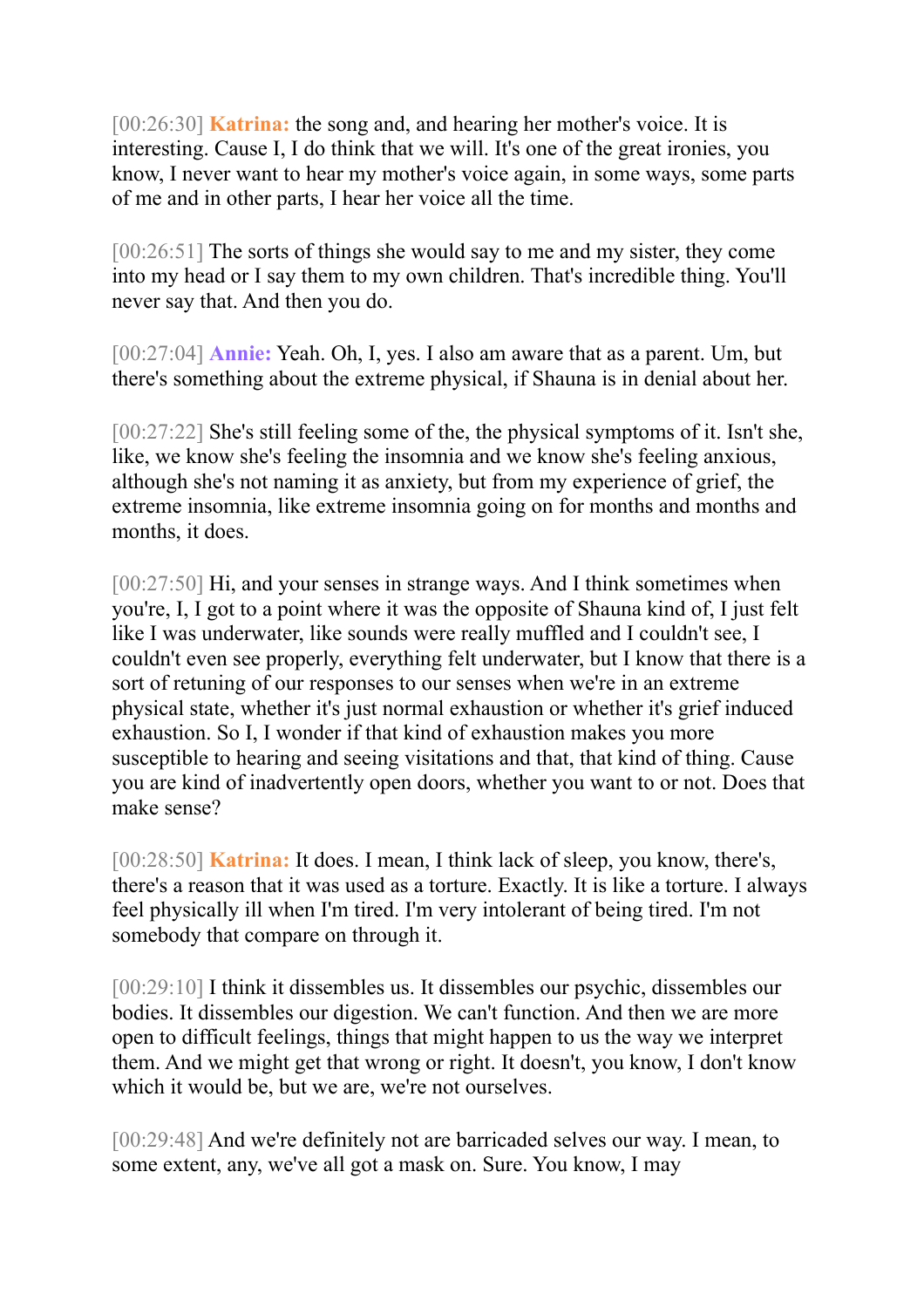[00:29:57] **Annie:** go out literally most of the time, these days.

[00:30:01] **Katrina:** Well, so true. It's so true. But,

[00:30:04] **Annie:** um, but is it, is there an argument that the body's wisdom. Helps propel someone into going through grief, even if they don't want to.

[00:30:17] So like, you know, if you're, if you're not sleeping, if you're not eating, you know, and it, all of those things, not eating, not sleeping, maybe using substances as kind of affecting your

[00:30:30] **Katrina:** perceptions.

[00:30:33] **Annie:** Couldn't that be an invitation to start processing? Somehow because you're altering your perception. So is that a kind of wisdom that the body has to kind of help you along?

[00:30:46] **Katrina:** Well, I've always thought of that. You know, I'm really particularly thinking about the first 12 weeks, sort of six to 12 weeks. I think that, um, Mary was killed two months before. Wasn't it?

[00:31:05] **Annie:** She was killed two months before Shauna found out, we found

[00:31:08] **Katrina:** out that's right now, six

[00:31:11] **Annie:** months before the

[00:31:12] **Katrina:** recording. So this is how I would think of it as a therapist.

[00:31:17] Yeah, the first S roughly, roughly up to about eight to 10 weeks, particularly if there's been a traumatic death is really a period of short. Yeah, so she didn't know she died. So imagine that her shock and a very big one, a huge shock to the system to hear about this traumatic death and also having in that whole talk about the decomposition of the body and her thinking about that that came at roughly two months.

[00:31:55] So six months she's barely. Coming in through the shock. And actually what tends to happen to people is they are in a period of shock. They won't be going around saying, oh, I'm in shock. I'm shocked. Then they're saying things like I'm so tired. I don't want to talk to people. My legs feel really heavy. I'm not sleeping.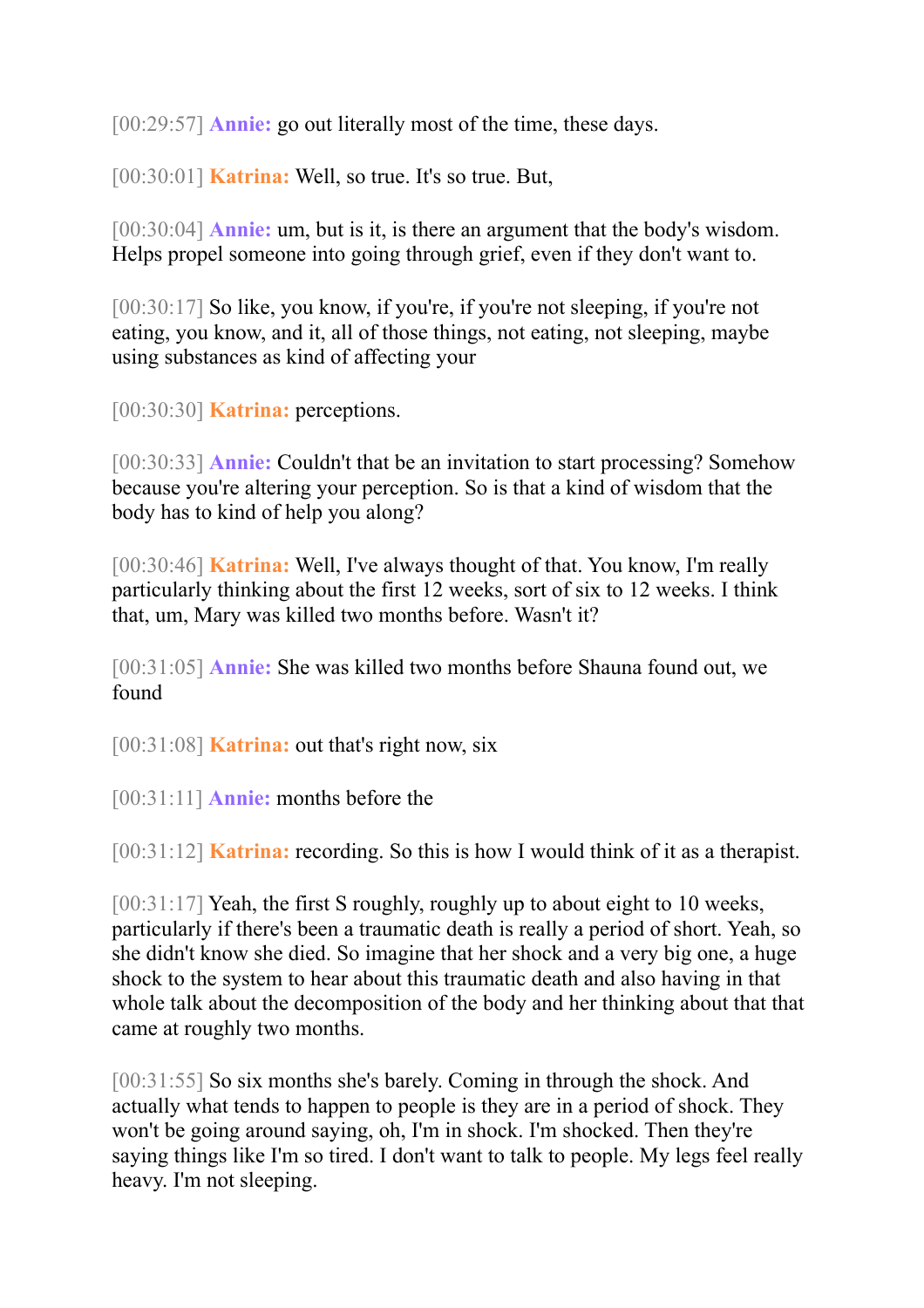[00:32:23] I'm not eating well. I don't know what I'm doing or I feel completely numb. I, I, I done, I'm not crying. What's wrong with me, or I'm crying so much that I can't even get out of the house. So that can be a whole spectrum of symptoms that come forward, but what tends to happen, and this would be happening to add to, um, Shauna, just that this time.

[00:32:55] Roundabout that six month mark, but shorter, of course, because of not knowing is that the reality of the loss is starting to come home to her. So if you like, think of it like that empty space, it's not that she wanted to be with her mother, but her mother now isn't there. And that is when I believe very often grief gets worse and it often coincide.

[00:33:24] With people saying to you, well, six months have gone by, are you feeling better now? Or the support tails off because it's actually being quite a long time and potentially friends are getting a bit tired of hearing the old story again. Yeah. And

[00:33:47] **Annie:** they're getting tired of doing the casserole rotor and the unit.

[00:33:53] **Katrina:** The Castro rotor is stopped by now. They've stopped after probably a month, to be honest. Yeah.

[00:34:03] **Annie:** And that's just at the point at which it's all beginning, actually,

[00:34:07] **Katrina:** exactly when you need more help. So I thought that the timing and the play was very interesting. When you think about that. Yeah, things were going to get harder for Shauna, not easier because

[00:34:22] **Annie:** Sean is then left in this weird space of having to have a conversation with herself that touches on her mum because of her job and the drugs that she's researching.

[00:34:36] And then because of all the weird stuff that happens, she has. Stop the journey somehow, right? At the end, even if she then just draws the Doobie back over her head and

[00:34:53] **Katrina:** reverts. And that's the thing, isn't it. We can go along being unconscious, unconsciously, unconscious, if you like, we don't even know that there's anything deeper or.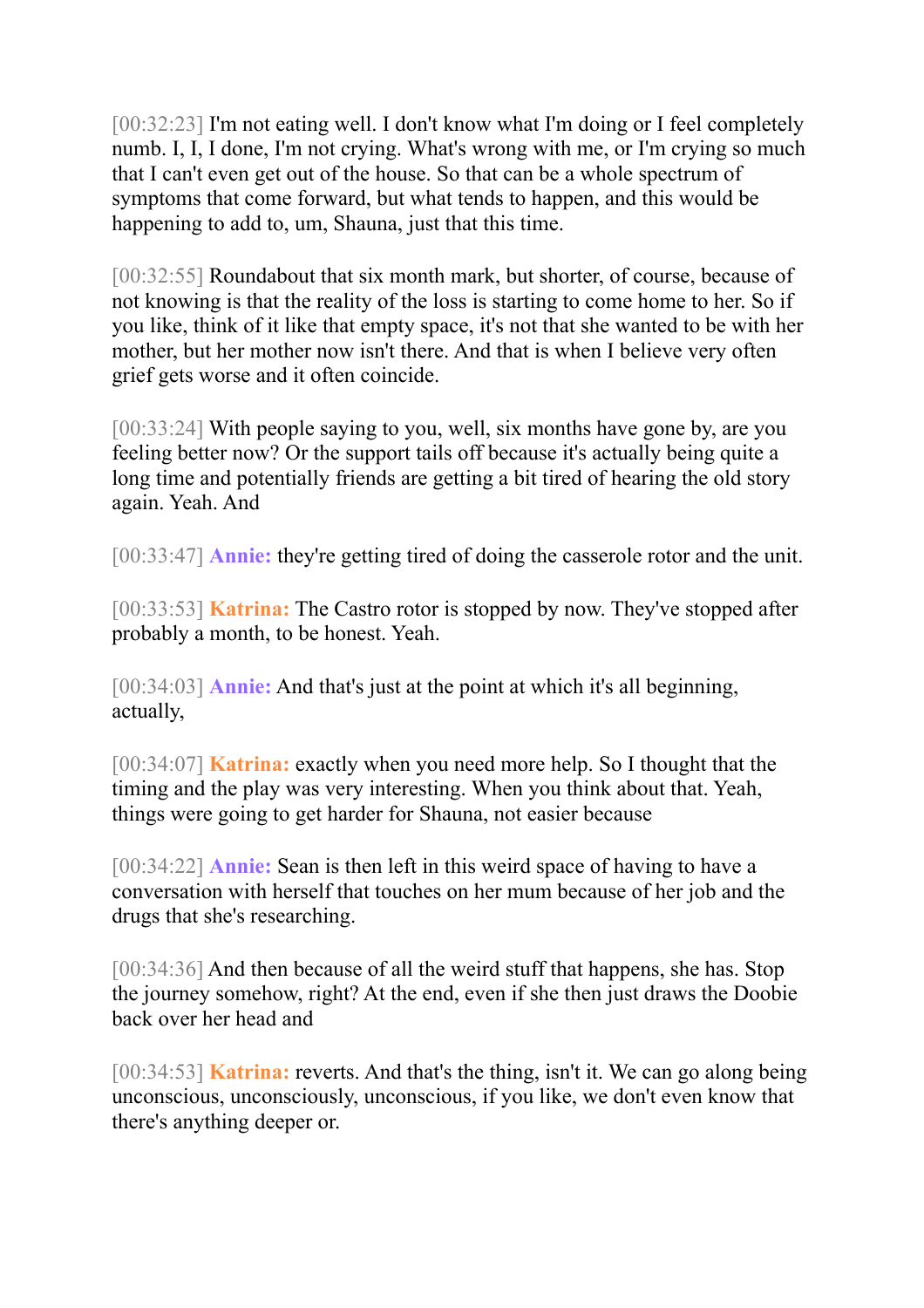[00:35:12] Further down in our psyche or our feelings or our thoughts or how we are as a person in the world. We're just going about our business day to day humdrum and, and it being relatively successful too, which leads it to perpetuate because. That's a good thing because we get to work and we have our friends and we feed our cat and we're happy and we don't have to be in a relationship or be in one or whatever it is you want, or an insurance case.

[00:35:46] You know, we talked about that barricaded boundary itself that is coping, and that is also a self emotional regulation tool because she's quite, even keeled. But at some point, usually something triggers that little first opening, that little chasm that you sort of dropped down, you think, oh, what what's going on here?

[00:36:19] Oh, I am suddenly feeling very uncomfortable or have very sad. Oh, I don't want to be here and just scrambled back up to the top, but the crack is the crack is there. And I think that's what happened to Shawna. Yeah. We,

[00:36:35] **Annie:** we kind of leave her, looking into the crack and wondering what the hell is she's going to do.

[00:36:42] I think it's interesting as well in that, in a way Mary kind of has more access to coping mechanisms than Shauna does. Um, so I don't really want to talk about my own lived experience here, but, um, I am the daughter of a preacher who I violently rejected all of his beliefs at a really young age and for various reasons, Shawna has vial has kind of wholesale rejected everything to do with Mary.

[00:37:23] So, because she's had to reject her as a mother and reject her being an alcoholic, she's also had to reject her Catholicism and her use of tarot and spirituality. Actually might be really helpful for her in this case. I'm not suggesting that everyone needs to be religious or use tarot cards. Absolutely not.

[00:37:45] But I'm saying that sometimes we need a non rational approach to things. Sometimes being a hyper rational that's that's why, you know, CBT is great, isn't it? But it, it goes so far. It doesn't go. To the depths. That's why we have other forms of therapy and like somatic therapy, you know, and psychosynthesis, which is what you used to do in all of those things.

[00:38:17] And I feel like Shawna needs something like that or some kind of, because it provides a language, it provides a safety net for talking about very difficult feelings. If you're someone who cannot be vulnerable because it uses metaphor and you know, it has rituals attached to it and objects attached to it.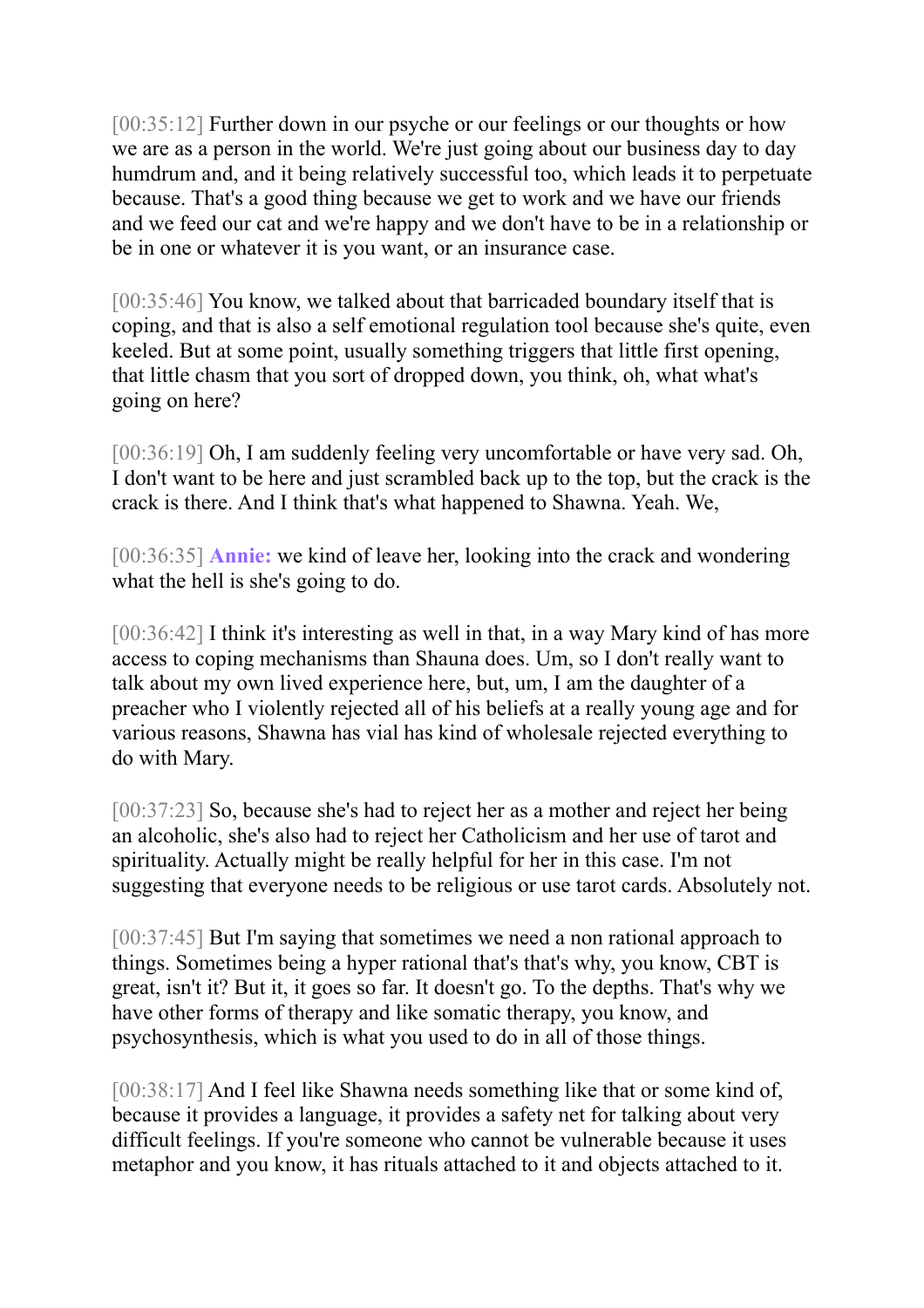[00:38:43] And I think that often people find those mediators very helpful when working through extreme emotional states. Sean, his life is currently bereft of any of those opportunities. So we were talking earlier about, you said you thought Mary was evil?

[00:39:05] **Katrina:** Well, I thought her voice was quite scary.

[00:39:12] **Annie:** You have to talk to the actress.

[00:39:16] **Katrina:** I'm sorry.

[00:39:20] **Annie:** But I, cause we were, we were talking about like, what is it that is happening? And obviously we've already spoken about how it could just be an extreme sort of somatic grief response, or it could be Mary's ghosts coming back to kind of help her daughter or it could be Sean as own internalized good mother.

[00:39:44] **Katrina:** Pushing her. Well, I, I would really like to think so. And I think, I think it could be because you know what, what's so important I need to remember is that even within the most difficult relationships and, um, I know this and you probably do too. There is some good, it's not all bad. It won't have been all terrible, terrible things may have happened, but.

[00:40:13] There will have been moments of mothering that have gone in. And so she will carry those with her and probably have longing for her, her mum or a different sorts of mom missile. So, because she has observed. Probably other mums mothering. Yeah. As well. It's not only going to be her own mum. So, and we watch films and we watch telly and we understand how it would be.

[00:40:45] So it might be her own longing. It might be the good mother that is embedded within her, that she knows what a mum should do. But in the end, she comes to this point, doesn't she with her lack of spirituality and this tarot card really in her face about danger and crisis and destroying everything that feels secure.

[00:41:14] And yet she's almost encouraged by her mom to just step over that line. Fuck Scion. Science might not be the be-all and end-all for Shona

[00:41:31] **Annie:** as a therapy professional, or like, what would you like to happen for Shauna in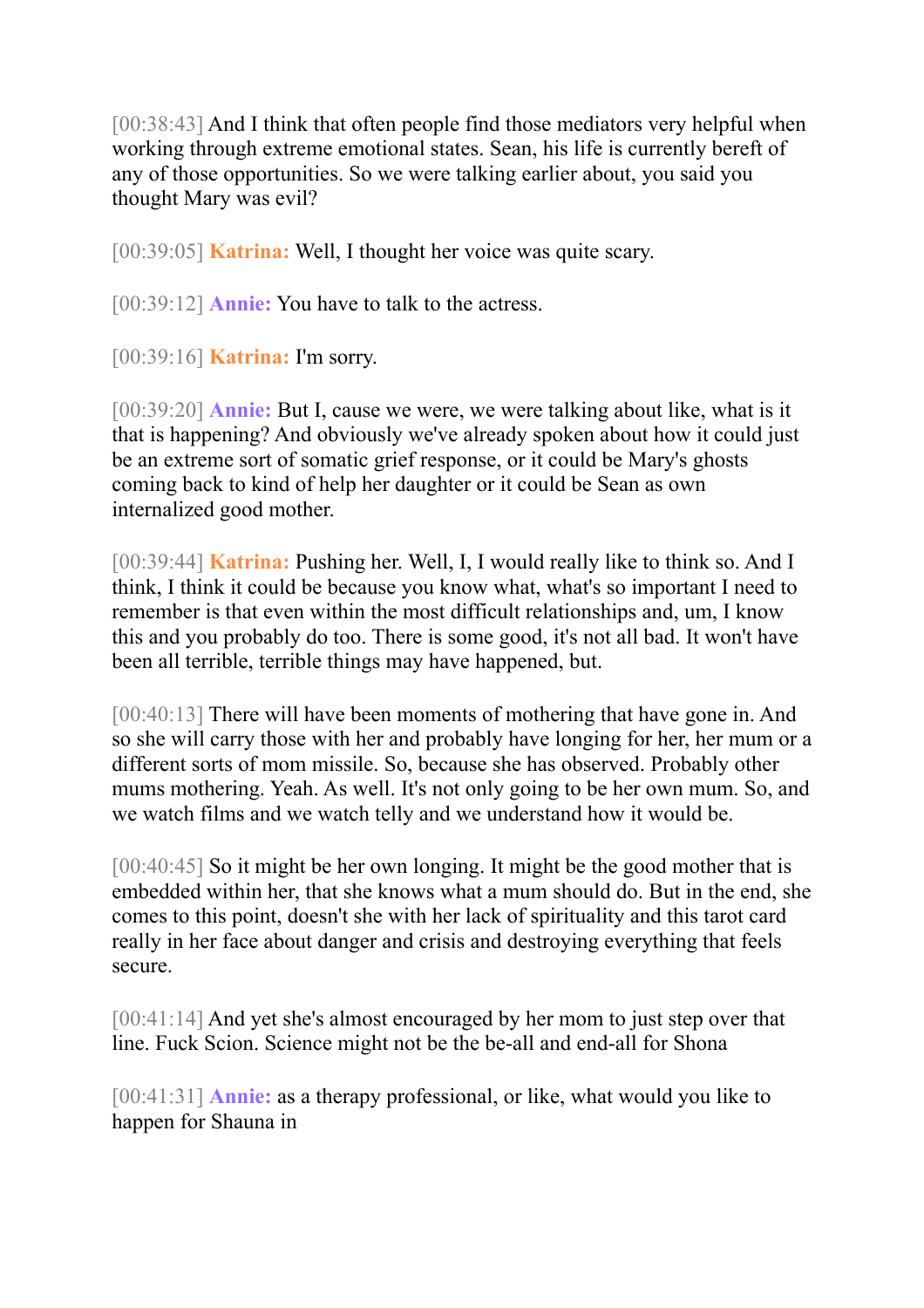[00:41:41] **Katrina:** episode two? Well, in episode two, I would love to see Shauna go into therapy. I mean, I would say I was a therapist, but this is, this is what would really help her because of course in counseling or psychotherapy or psychoanalysis as well, I'm sure a lot of the.

[00:42:10] What done in counseling is done on a relational level. So what I mean by that is the relationship that is built up of trust. And respect between the client and the therapist is where the deep work is done. Of course, there's lots of other things that are done in therapy, but for, for somebody like Shauna, who.

[00:42:40] As you say has no intimacy in her life, it would be extremely uncomfortable to go into therapy. Would probably feel like his skin is being pulled off piece by piece, but in a way it's what needs to happen. Slowly over time, somebody like Shauna, you, you not gonna rush her through therapies. She's going to do it as much as she can.

[00:43:11] At any given time. So you, if, if she were my client, I would not be pushing her terribly hard in, I sort of mean that in a kind way, but I wouldn't, wouldn't be pushing her into places. She doesn't want to go any time soon. I would be building our relationship and gently going around the edges until she gets a little bit of confidence.

[00:43:40] **Annie:** And how, how would you do, what would you for someone that's kind of rational and logical and empirical and scientific has shown, or would you try and hit her a different level or

[00:43:52] **Katrina:** no, I wouldn't. No, I wouldn't because Assagioli, who's the, the, um, person who started psychosynthesis counseling always said meet, like, with like, Certainly at the beginning, I would be keeping it very much on her level.

[00:44:14] I would be meeting her where she is and how well, and in a similar way. And when she, when she would become to trust me more than I'm not going to take her down into the underworld, like young might. Oh, you know, that, that sort of difficult places that she just so clearly doesn't want to go. I would be clearly needs to go.

[00:44:40] So clearly he needs to go at some, some level. Yeah. I would then be doing it that way. So I would meet her where she is.

[00:44:50] **Annie:** So that's quite a long therapeutic process. That's quite expense. That's going to be quite expensive for.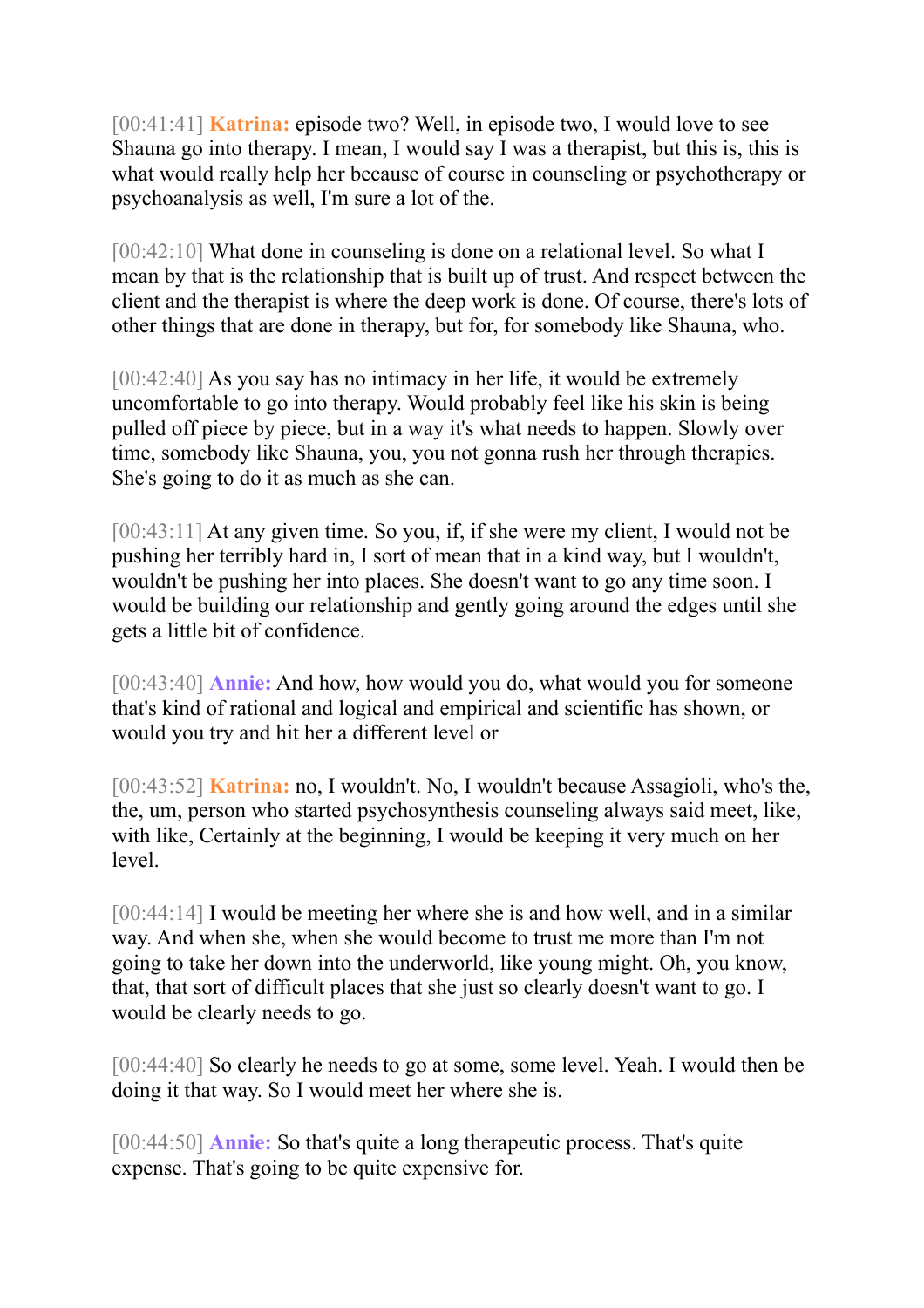[00:44:58] **Katrina:** Yeah. Well, it probably depends on the therapist. It probably depends where you live.

[00:45:03] It probably, you know, there are, are very good free counseling services around the country. I know there's waiting lists, but that might be an option for her. It's true. Yeah. It's true. But

[00:45:19] **Annie:** what what'd you think would happen to if she didn't hear the call? If she just say. That was a bit weird. I'm going to try and forget about it and go back to Norma.

[00:45:31] And I'm going to do even more batch cooking and even more running and even casual sex. And I'm just going to work harder and I'm going to find a new drug to research that's similar chemically. So I can still like carry on my work and I'm just going to normalize as much as possible. What do you think.

[00:45:52] Obviously she's fictional, but what do you think could happen if that were the case?

[00:46:01] **Katrina:** Well, I think her grief is going to catch her up any,

[00:46:06] **Annie:** but it could be in like 10 years or 20 years

[00:46:08] **Katrina:** at some point there'll be another crack. I think it's that? There's this saying about grief? You can't go over it. You can't go under it.

[00:46:20] You can't go around it. You have to go through it. And then I don't, I'm not prescriptive about that. There's no way to go through it. Each person's grief is their own landscape and every amazing

[00:46:34] **Annie:** to think about it as a landscape,

[00:46:35] **Katrina:** actually. Yeah, that's really coming from my book in an out of the illustrations, in my book. We say

[00:46:44] **Annie:** more about your book to finish off because we've come full circle. So that's really not. So tell me about the landscapes.

[00:46:54] **Katrina:** Well, the book has set against the metaphor of a tsunami and so the illustrations are the different phases of a tsunami and loaded with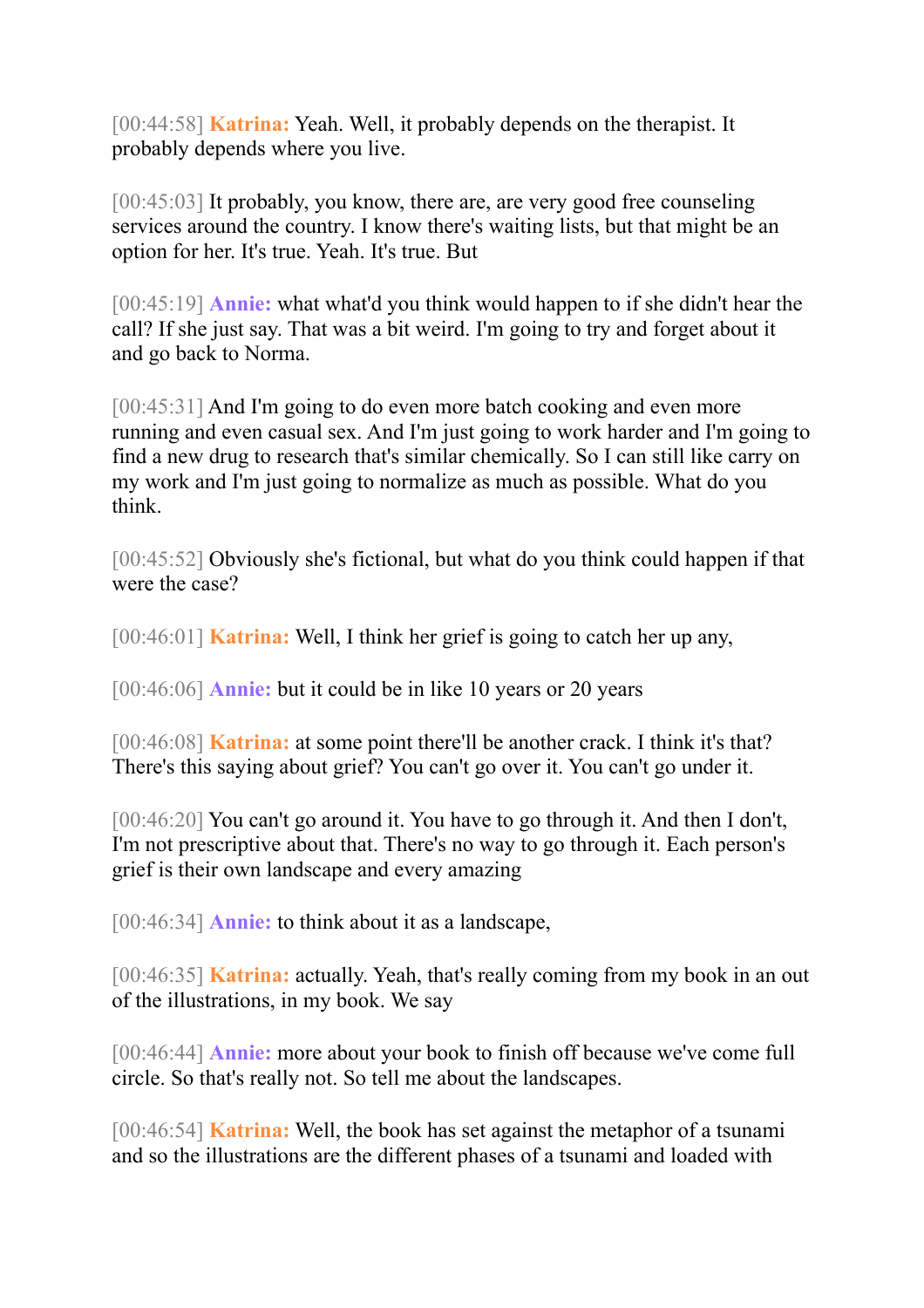[00:47:06] **Annie:** losing the first one where it all sucks back.

[00:47:08] **Katrina:** Yes. So, so what the. The death is depicted as what happens out in the ocean, some sort of cataclysmic event. That's the first bit, the shock is the sea pulling away and people not understanding what's happening because then, then

[00:47:32] **Annie:** it is literally like a rug being pulled from. Cause when you see I've never been in a tsunami.

[00:47:38] Thank goodness, but I've seen footage of the minutes, seeing the sea go the wrong way. Like it's, it's really hard to understand, and that feels like, it just feels like the rug being pulled from under you in the sense of like really not understanding what is happening and having no language or no metaphor for it, because it's so out of your experience.

[00:48:04] **Katrina:** Exactly. Well, that's captured. Exactly what we were trying to talk about. And then of course, remember we talked about that sort of period of shock and the shock slowly wears off. And the reality hits home. That's when we see the tsunami wave coming in and that's that huge wave of grief, but with it come all different strands because I think.

[00:48:33] I think there's a lot of misunderstanding about grief that it's all perhaps about being sad. In fact, it's not, it's every feeling that you could name is within grief. And of course it's a very social experience or a very isolating experience. And also there's the practical side of it, the emotional side, the physical side.

[00:48:59] So, and other things. That's all comes in, but as it goes on, do you remember those terrible scenes of the tsunami where there's no paths? It's just a whole morass of mess. And I think that, that is, that is what I mean by the landscape.

[00:49:21] **Annie:** So like a chair on top of a goat on top of a tree and top of someone. Yeah. That's kind of the brokenness of it or the wrong mish-mash of it.

[00:49:33] **Katrina:** Yes, very much. So it's all wrong and dark and difficult. And then eventually of course, over a, an unknown period of time, these little paths, why when their way through this morass of mess and slowly that place. In this case, a beach, um, within the book and the illustrations does start to clear.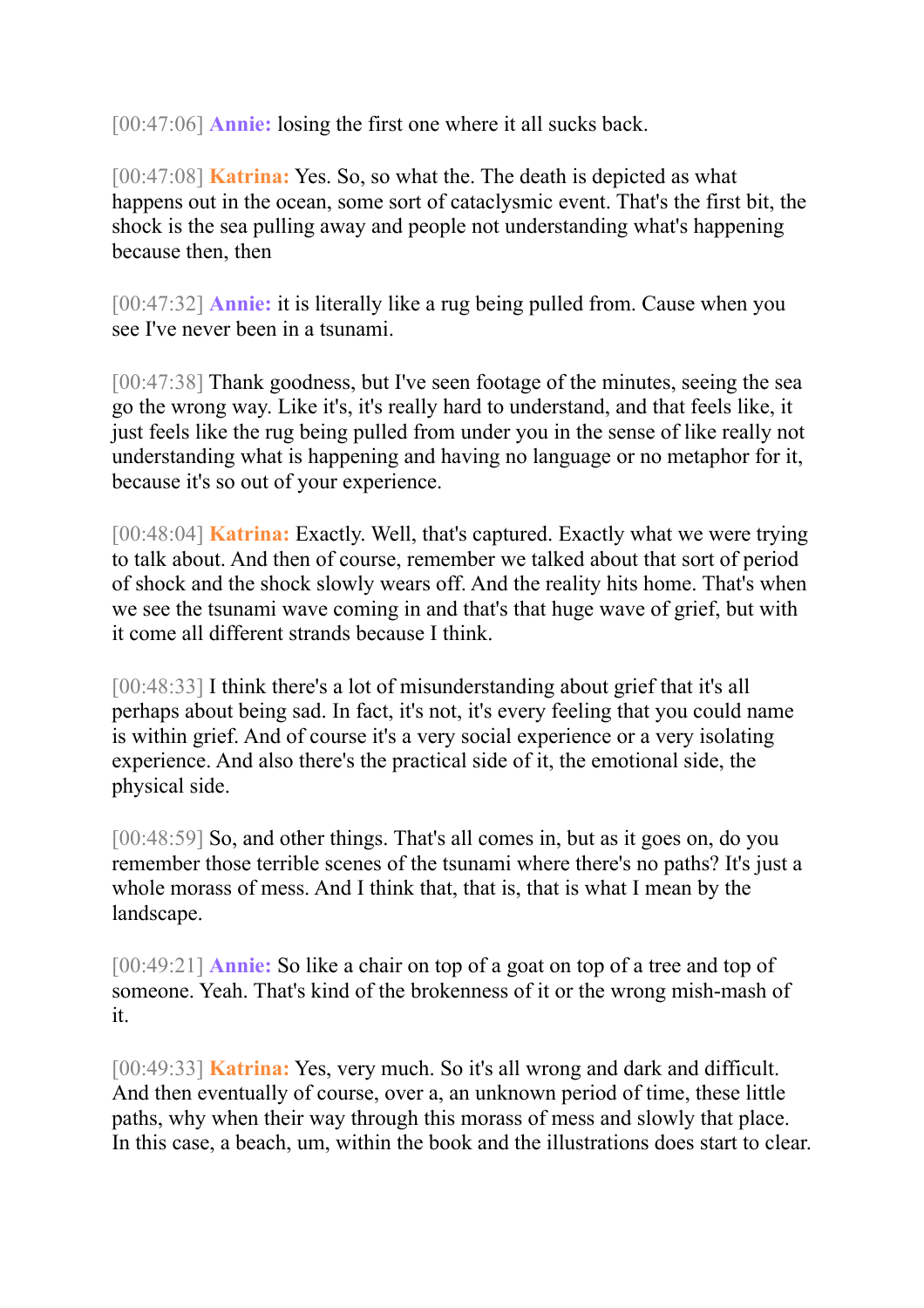[00:50:01] And finally you're left with your memories and also sort of reconnecting back out into the world where, but that beach that looked like that at the beginning now looks different because things have moved and. And I think that's really important. And if we think about Shauna really, she's stuck in shock.

[00:50:33] She is, yeah. With the sea going back, she doesn't know what's happening and will she just leave the beach or will she wait and see what happens?

[00:50:50] **Annie:** It's interesting with the kind of the effort to clean up after tsunami is a huge collective effort. It's not something that can be done by one person. Everyone has to be involved.

[00:51:04] And was that part of the metaphor that you chose that kind of. The relational aspect of getting through grief, the social aspect, the fact that it's a, you know, a community of people is affected and a community of people needs to get through it together. What was that? Something that you had

[00:51:26] **Katrina:** We did because I think that's something we thought about a lot. And so the last three chapters of the book about. How can people help the bereaved? Because there's a very sad saying any that grief rearranges your address book, and I've never met anybody. It's brutal. We were talking about Shauna's friend went, wait, did she not show up on the podcast for a reason?

[00:51:52] Or, you know, we don't know, but, but unfortunately people fall away. For different reasons and understandable reasons. I'm not judging them at all, but, but I've never met anybody who is bereaved. Who's not lost one or two friends along the way. And it's quite hard. Isn't it to stand along grief, stand alongside grief and be there and listen.

[00:52:20] And because grief takes a long time to work through. So. So with respect to the community, one of the chapters we talk about is who can help and what actually helps so that people have got something a bit sort of shorter, like what's concrete things that actually have. Like, if you say you're going to walk the dog, please show up and walk the dog don't offer to do it, and then just never show up.

[00:52:53] It's a simple thing, but it's so true that you said the Castro train is over. Yeah. Well, what else can you do? That might be helpful. There's so many things that we could do to help the brewery. 'cause they're tired. You know, we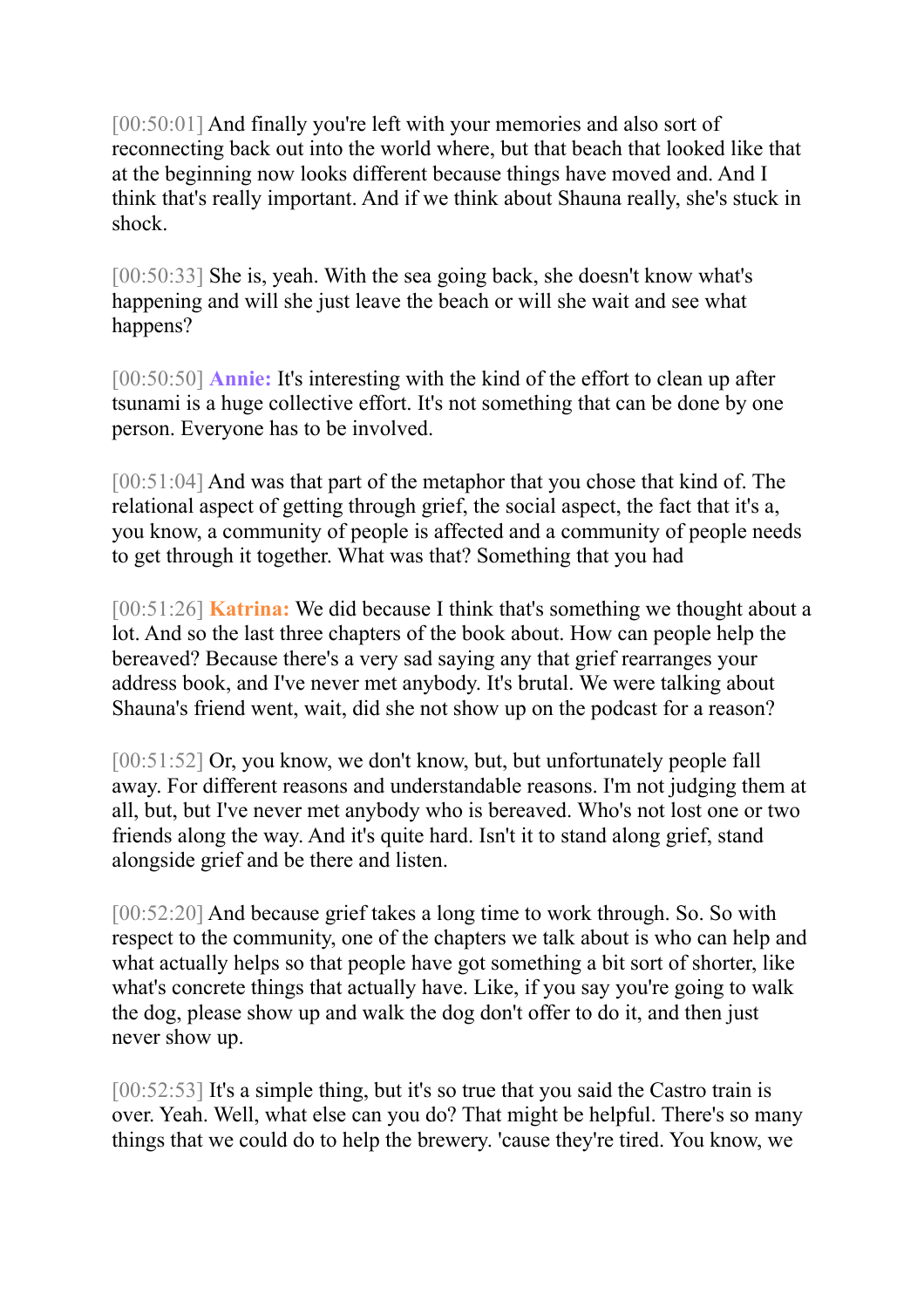spoke about that. So yes, you need, you need your community, you need your tribe around you and they can really help.

[00:53:21] And I feel that Shauna is quite, she feels quite alone in the play. And that, that worries me as well. She's got her little contacts, but she hasn't got a real tribe. She mentioned friends. So that was good. Maybe

[00:53:40] **Annie:** she goes on a date to the fits and she meets someone who is just not having her BS, you know, is just not having it and confront her because sometimes you meet someone who can kind of see through all your defense mechanisms and, um, you know, just get cut straight to the heart of the matter.

[00:54:06] But obviously she can't rely on that. we buy a book by, can we get, oh, from,

[00:54:13] **Katrina:** um, what's, it's 12 it's on Amazon. It's called surviving the tsunami of grief for the bereaved and those who support them. Amazing. And it's obviously on Amazon. Or are there ethical books? Yes, they are. And I'm suddenly just desperately trying to think what the other one is, or you can buy it direct.

[00:54:38] Well, the best thing to do, to be honest is to go to our website because we've got a website for the book w w w dot tsunami of grief.com high effect, and you'll find different ways to buy some.

[00:54:58] **Annie:** I've found this conversation really rich and inspiring. And now I want to write episode two and maybe give Shauna a little bit of a reprieve, and I love a bit of a happy ending, but, um, it's been a delight to talk to you

[00:55:16] **Katrina:** And lovely to talk to you and, and I'm delving into Sean as well. It's just been so interesting and my hope for her is that her. Her crack her Fisher widens, and she's going to have a tough time, but she's going to come through it and perhaps have a richer world because of it. That would be ideal. Would let us settle on that. Let's

[00:55:42] **Annie:** settle on that.

[00:55:43] So nice to talk to you

[00:55:45] **Katrina:** And you.